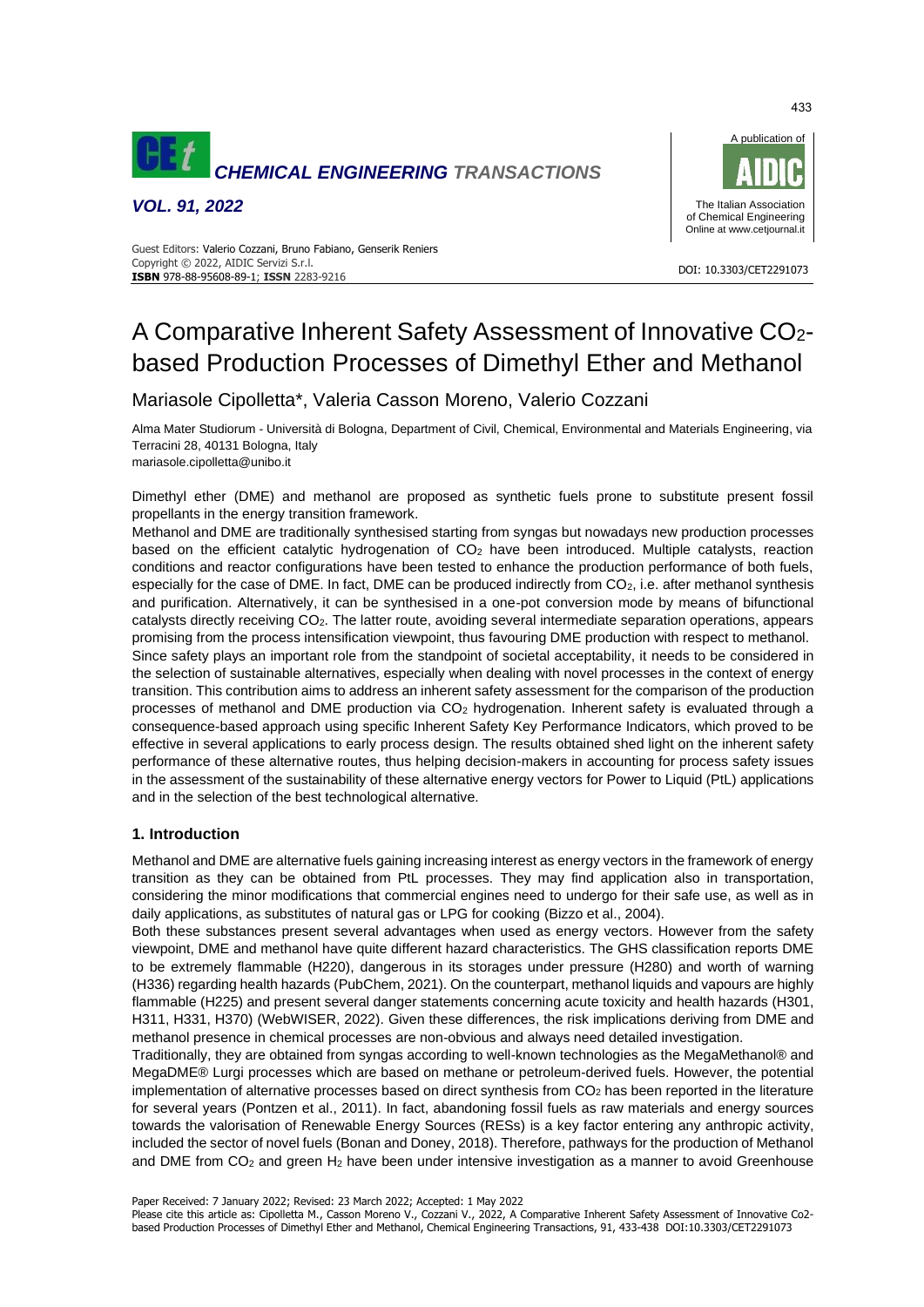Gases emissions by Carbon Capture and Utilisation (CCU) and to reduce environmental impacts, as demonstrated by Matzen and Demirel (2016). An explicative example of the concept is the system designed by DinAli and Dincer (2019) where a solar cogeneration system is coupled with a DME production plant, with similar applications abounding in literature and searching for the sustainability convenience (Cipolletta et al., 2020b).

DME is typically obtained from methanol through dehydration on acidic catalytic sites, generally provided by ferrierite zeolites (Sheng et al., 2020). Lately, DME one-step production from CO<sub>2</sub> and H<sub>2</sub> is receiving increasing attention as a direct pathway intensifying the production process, as Kartohardjono et al. (2020) report, highlighting the higher energy savings and improved performances with respect to the indirect alternative performing separately methanol synthesis and dehydration. In this attempt, the main issue stays in the combination of different catalysts for the synthesis of both methanol and DME, thus in the preparation of hybrid catalysts (Mota et al., 2021). Sheng et al. (2020) prepared hybrid catalysts for the direct DME synthesis with different procedures and performed an experimental campaign testing several operating conditions for the onepot DME production reaction; similarly; Kornas et al. (2017) tested the possibility to drug the activators with metals finding an improvement in DME selectivity.

The principles of substitution and intensification belong to procedures including approaches of inherent safety in early process design (Wallace, 2007), therefore the novel DME synthesis process demonstrate high potential to perform more safely than the "parent" methanol process, always starting from  $CO<sub>2</sub>$  and  $H<sub>2</sub>$ . Nevertheless, the intensification occurring in some operations does not imply the overall process being improved under the inherent safety aspect, therefore dedicated assessments should be performed to clarify the comparison. Among the existing methodologies for inherent safety assessment, consequence-based ones provide quantitative and significant insights over the safety performance of any process scheme, enabling to identify critical equipment and process conditions. As a consequence, the apparent benefits of the one-pot DME synthesis may make this vector more convenient than methanol in terms of process safety, thus scoring a point against methanol when decision-making has to be performed among energy vectors processes in order to store additional renewable energy while employing captured  $CO<sub>2</sub>$  in the frame of CCU.

This study aims at comparing methanol and DME production processes based on CO<sub>2</sub> hydrogenation from the inherent safety viewpoint due to their relevance as synthesis routes to be coupled with renewable energy storage by PtL. The assessment is carried out through the application of a well-known inherent safety assessment method, originally proposed by Tugnoli et al. (2007), which is based on Inherent Safety Key Performance Indicators (IS-KPIs) obtained from consequence assessment. This methodology was proved effective in different applications, suiting the designer's need of a safety-evaluating tool in the early steps of process design (Tugnoli et al., 2012).

#### **2. Methodology**

To run the inherent safety analysis on the above described production processes, the methodology of Inherent Safety Key-Performance Indicators (IS-KPIs) as introduced by Tugnoli et al. (2007), was applied.

The conceptual process design of the production plants for methanol and DME synthesis is performed selecting the most performing reaction systems for both products and adapting the process to a small industrial scale with productivity of 500 t/y, in line with a study previously performed by the same authors (Cipolletta et al., 2020a).

Optimal process operating conditions and parameters are identified for each process by means of the Aspen HYSYS v.10 software (AspenTech, 2020). Preliminary equipment design is carried out and chemical inventories are calculated in order to identify the Potentially Hazardous Equipment (PHE). Three types of critical events involving the loss of containment of the equipment are associated to each PHE (Uijt de Haag and Ale, 1999): catastrophic rupture, large and small bores (LOC 1, 2 and 3 respectively).

The releases are then simulated by the application of source models to quantify the flowrates (Van den Bosch et al., 1997) while Credit Factors (*Cf*s), representing the yearly occurrence frequencies, are assigned to each LOC. *C*<sub>6</sub> are derived by baseline values suggested for equipment failure, as per Uijt de Haag and Ale (1999).

Then Release Accident Scenarios (RASs) deriving from the critical events are identified by means of event trees which are associated to the j-th LOC considered for the i-th unit.

Each RAS effect is quantified through the evaluation of its damage distance (DD), which is the distance at which the consequences of the scenario of concern equal a threshold value for the human target, which is specific for each dangerous phenomenon (radiation, overpressure, toxic concentration). The threshold values for fires, explosions and toxic clouds are reported by Tugnoli et al. (2007); being the IDLH for DME not yet determined, the limit toxic concentration considered is 144000 ppm, value found to provoke loss of conscience after 26 minutes of exposure (PubChem, 2021).

For the calculation of the DDs, the software PHAST v.6.5.4 (DNV-GL, 2020) for consequences evaluation is used, applying reference environmental conditions (average wind speed of 1.5 m/s, Pasquill category F (i.e. night time, air temperature of 25 °C with 70 % of relative humidity, and surface temperature of 10 °C). Hazardous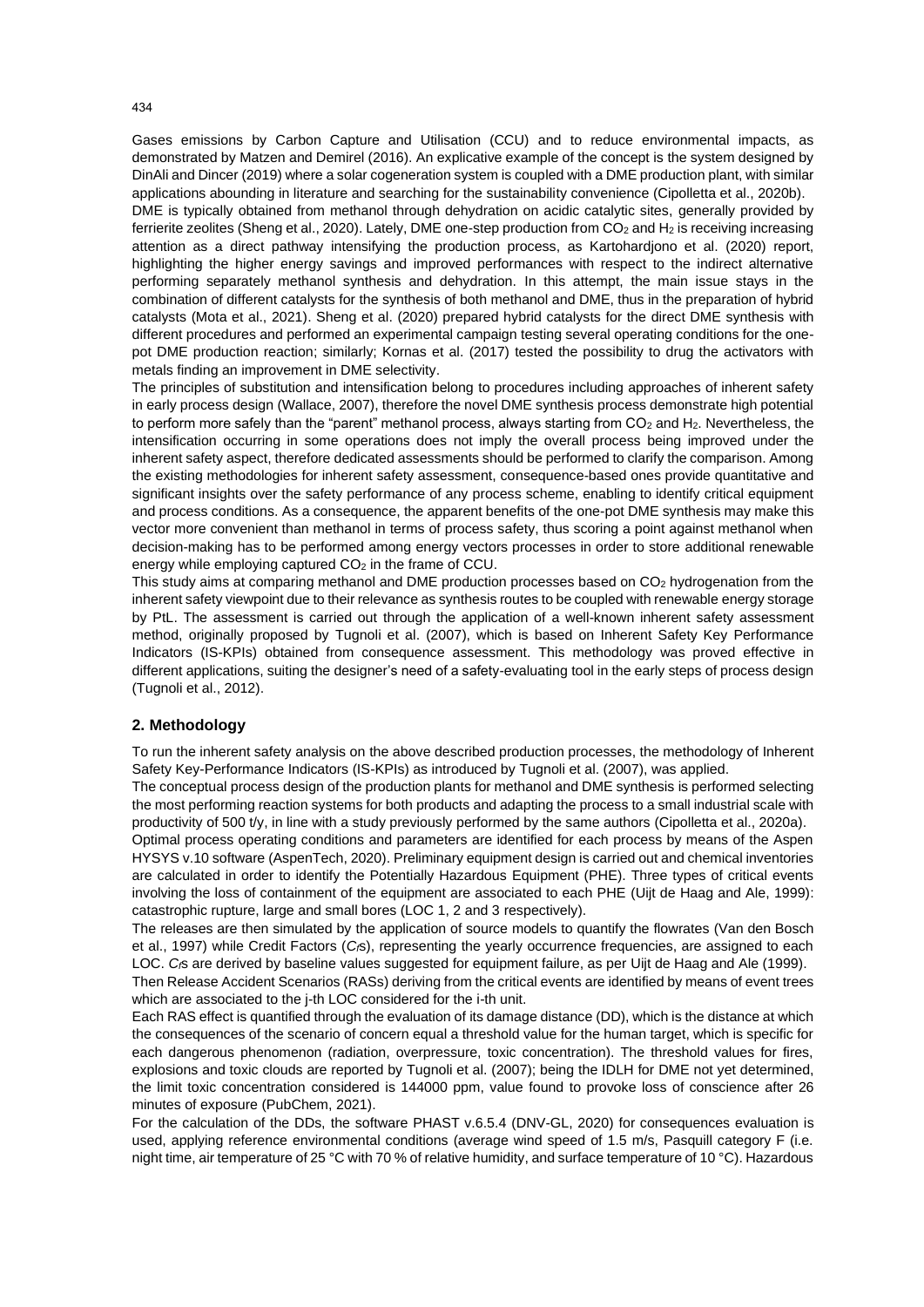inventories less than 1 kg were not simulated; effects were registered at 1 m height from the ground level. Then after, IS-KPIs are calculated for the i-th PHE as in Eqs. 1 to 4. The Unit Potential hazard Index  $(UPI_i)$  [m<sup>2</sup>] is based on the comparison of all maximum damage distances h*i,j* associated to the i-th PHE and derived by any j-th LOC, thus this indicator is a metric of the maximum impact area that could be affected by the worst-case scenario generated by the i-th PHE. The Unit inherent Hazard Index ( $UHI_i$ ) [m<sup>2</sup>/y] considers also the likelihood of the worst release scenario through the *Cf*s, thus being an expression of the risk associated to the equipment item. In order to deepen the consequence understanding, also the maximum fire scenario-derived DD and toxic dispersion DD are associated to the i-th PHE and j-th LOC and tagged as f*i,j* and t*i,j* respectively. These distances determine the quantification of the related indices in Eqs. 3 and 4, namely Unit Flammability inherent Hazard Index (UFHI<sub>i</sub>) [m<sup>2</sup>/y] and Unit Toxicity inherent Hazard Index (UTHI<sub>i</sub>) [m<sup>2</sup>/y].

$$
UPI_i = \pi \, max_j \left( h_{i,j}^2 \right) \tag{1}
$$

$$
UHI_i = \pi \sum_{j}^{LOC} C_{fi,j} \cdot h_{i,j}^2 \tag{2}
$$

$$
UFHI_i = \pi \sum_{j}^{LOC} C_{fi,j} \cdot f_{i,j}^{2} \tag{3}
$$

$$
UTHI_i = \pi \sum_j^{LOC} C_{fi,j} \cdot t_{i,j}^2 \tag{4}
$$

Finally, the unit metrics are unified in overall process IS-KPIs (PI, HI, FHI, THI) through a summation on all PHEs identified, which allow the discussion about process alternatives and their ranking from the inherent safety standpoint.

#### **3. Process Schemes**

The design of the processes for the production of methanol and DME from CO<sub>2</sub> hydrogenation was based on a productivity equal to 500 t/y and on a products purity of 98 % molar basis.

The simplified process schemes are reported in [Figure 1](#page-2-0) an[d Figure 2,](#page-3-0) where PHEs, i.e. equipment containing hazardous inventories, are highlighted.



<span id="page-2-0"></span>*Figure 1: Process scheme for methanol production (adapted from Matzen et al., 2015).*

In [Figure 1](#page-2-0) the catalytic hydrogenation of CO<sub>2</sub> to methanol is run in a low-pressure isothermal packed reactor operating at 235 °C and 50 bar (Matzen et al., 2015). The catalyst used is Cu/ZnO/Al<sub>2</sub>O<sub>3</sub> and the H<sub>2</sub>/CO<sub>2</sub> ratio at the reactor inlet is 2.8. The achieved CO<sub>2</sub> pass conversion is 47 % with 99.7 % methanol selectivity. In the upstream section,  $H_2$  and  $CO_2$  are pressurized up to 50 bar, mixed and pre-heated to gain the reactor temperature. In the downstream section, the process stream is cooled in order to obtain methanol's and water's condensation in two steps (Matzen et al., 2015). H<sub>2</sub> and CO<sub>2</sub> present in the vapor phase are recycled back to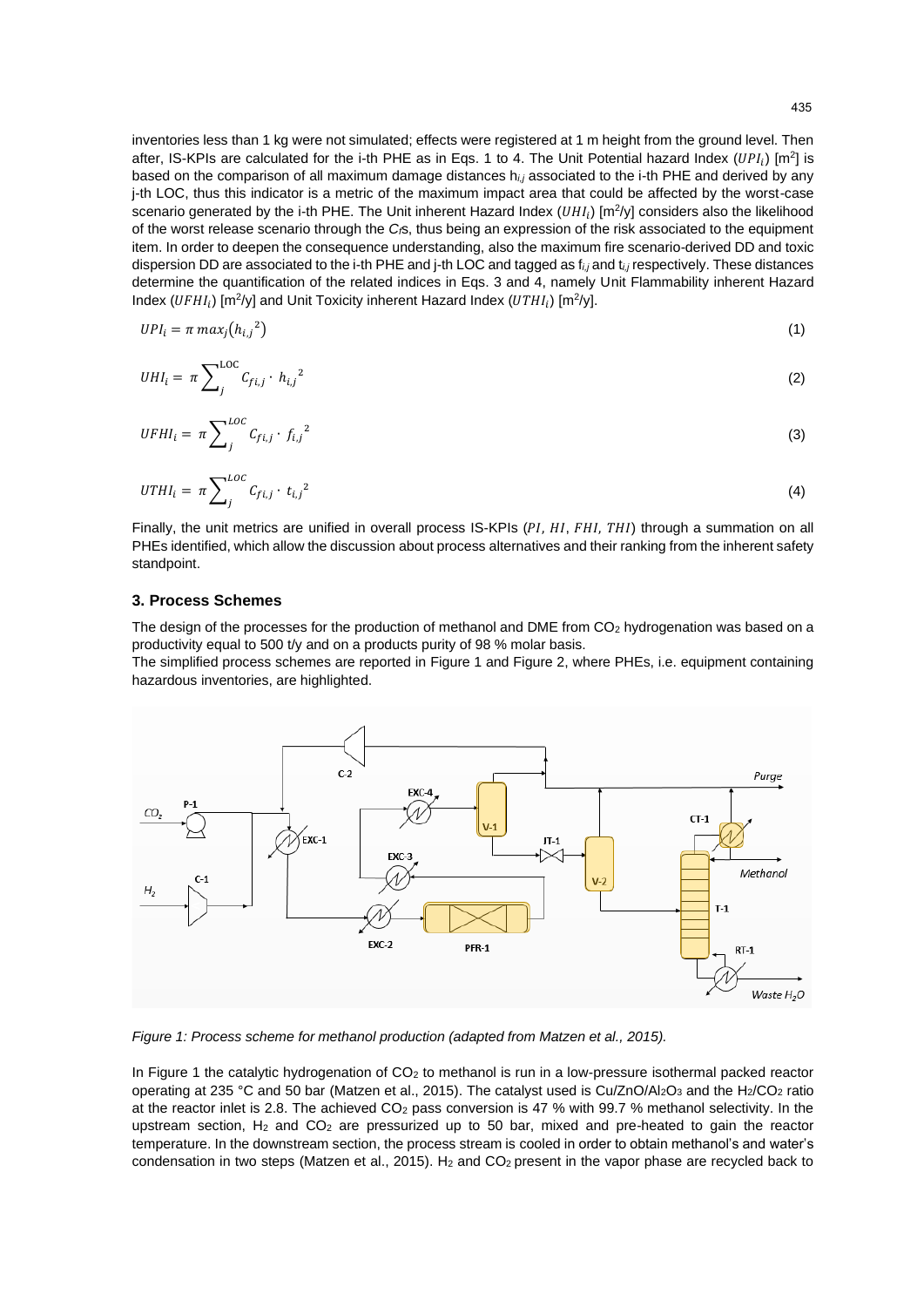the reactor, whereas the liquid phase is gradually expanded to ambient pressure and methanol purified in the final distillation column.

The optimized conditions and parameters for the DME process design (in [Figure 2\)](#page-3-0) were found in the study of Kartohardjono et al. (2020) for DME one-pot synthesis, as previously reported also by Ateka et al. (2018). The reactor operates at 40 bar, 267 °C in presence of a hybrid catalyst and an optimal  $H_2$ :CO<sub>2</sub> ratio of 2.3; the CO<sub>2</sub> pass conversion is 14 %, the selectivities to DME and methanol are 59 % and 38 % respectively.

Similarly to the methanol process, the substrates are heated and compressed up to the reactors conditions; the stream exiting the reactor is gradually cooled down and undergoes distillation to recover DME with separation from the methanol solution at the bottom and from the light gases at the top. To improve DME purity a sequence of expansions and cooling is furtherly needed (Hosseininejad et al., 2012).



<span id="page-3-0"></span>*Figure 2: Process scheme for DME production (adapted from Kartohardjono et al. 2020).*

# **4. Results and discussion**

Fro[m Figure 3,](#page-3-1) reporting the resulting IS-KPIs, it can be observed that in each index category the inherent safety performance of the DME process is worse than the methanol process' one. It is due to both presence of DME, absent in the methanol scheme, and to the higher number of PHEs, i.e. higher inventories, as displayed in [Figure 2.](#page-3-0) Although the core operation conditions for one-pot DME synthesis occur at similar conditions of the methanol scheme, the yield in the desired product is scarcer, thus the ether is diluted in the reaction mixture made of unreacted compounds and by products. Therefore the intensification performed in the DME reactor leads to the design of a complex downstream section for the product purification, also considering that DME is extremely miscible with methanol but is also very volatile to be easily lost with light compounds.



<span id="page-3-1"></span>*Figure 3. IS-KPIs for the two processes considered: a) PI and HI; b) THI and FHI.*

436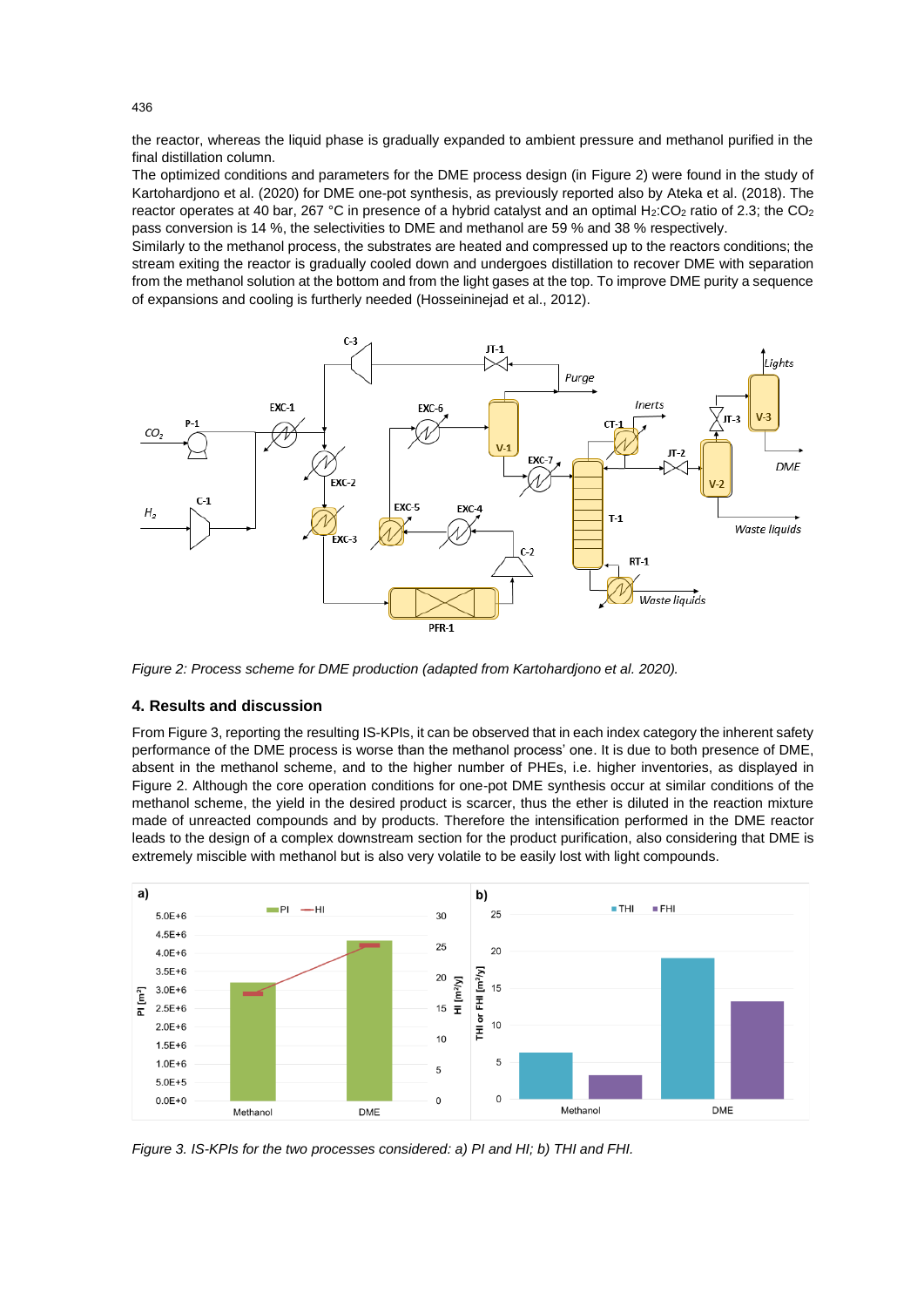The breakdown of the HI overall indices according to each originating PHE is reported in [Figure 4a](#page-4-0), highlighting that in the methanol process there are two main equipment items responsible for the whole risk picture of the scheme, namely the reactor PFR-1 and the first separation knock-out drum V-1; on the counterpart, several equipment determine the overall process risk in the DME facility, with the separator V-1 and the distillation tower T-1 presenting the worst UHIs. It is also important to identify the RAS mostly contributing to PI, HI and FHI as displayed in [Figure 4b](#page-4-0) (for THI the only scenario is toxic cloud dispersion).

In fact, the acknowledgement of the consequences of highest entities helps in adopting proper safety preventive actions in the control strategy of the equipment. Among the worst fire scenarios accounted in the FHI index, jet fires are the riskiest RASs in both process schemes, due to methanol's presence. In the HI and PI indices, in contrast, toxic clouds represent both the most severe and risky final scenarios for both production processes, with a higher impact in the methanol scheme; in the DME process scheme toxic dispersion scenarios contribute up to 70 % and 80 % in HI and PI indices respectively, the remaining parts being due to possible occurrences of jet fires.



<span id="page-4-0"></span>*Figure 4. a) Contribution of the PHEs to the process HI indices; b) Percentage contribution of each RAS to the final indices FHI, HI and PI.*

## **5. Conclusions**

The investigation on novel production processes for alternative fuels is essential in the framework of the present energy transition. Methanol and DME have huge potentialities as substitutes of traditional fuels within PtL strategies integrated to renewable energy harvesting and as CCU products. Given these reasons, several research efforts have been oriented to their sustainable synthesis from CO<sub>2</sub> and H<sub>2</sub> via catalytic hydrogenation. The one-pot DME synthesis appears a very promising route applying reaction intensification. Nevertheless, only a quantitative consequence-based inherent safety assessment can effectively depict the safety performance of the one-pot DME production with respect to the base methanol process, starting from the same substrates. This study, by applying the aforementioned approach, revealed the criticalities hidden behind the full process design of the DME facility, where the numerous downstream equipment items are characterized by nonnegligible risks at the eventual verification of loss of containments. The inherent safety assessment was